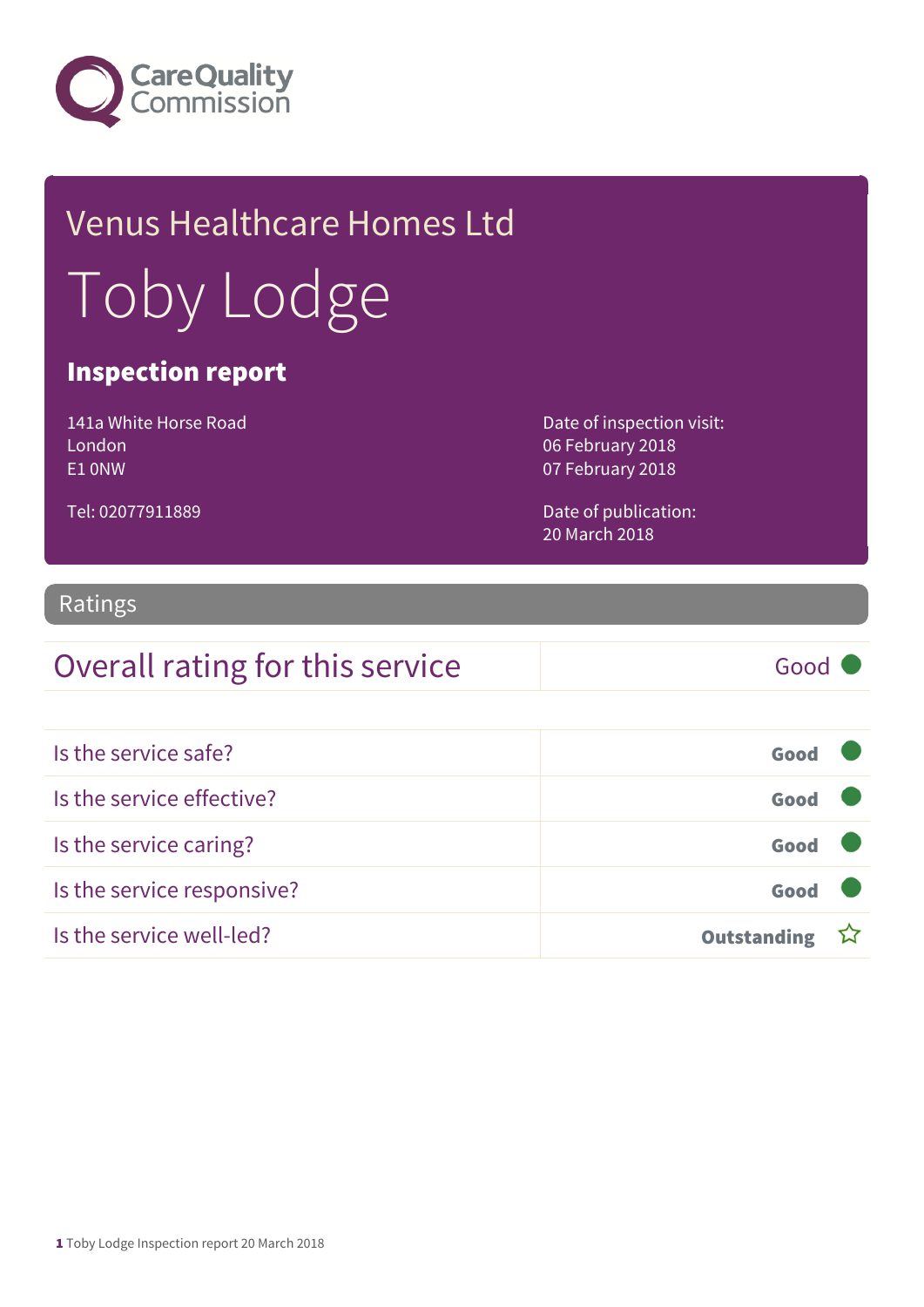## Summary of findings

#### Overall summary

This comprehensive inspection took place on 6 and 7 February 2018 and was announced. At the last comprehensive inspection in December 2015 the service was rated as Good.

Toby Lodge is a 'care home'. People in care homes receive accommodation and nursing or personal care as a single package under one contractual agreement. CQC regulates both the premises and the care provided, and both were looked at during this inspection. Toby Lodge accommodates 10 male adults in one building across four floors, with each person having their own bedroom with en-suite bathroom. There was also a communal living room/dining room, kitchen and access to a small courtyard. At the time of the inspection the care home was supporting 10 people who had a forensic history with mental health conditions and a learning disability.

There was a manager in post at the time of our inspection who was also a registered manager at another service managed by the provider. A registered manager is a person who has registered with the Care Quality Commission (CQC) to manage the service. Like registered providers, they are 'registered persons'. Registered persons have legal responsibility for meeting the requirements in the Health and Social Care Act 2008 and associated Regulations about how the service is run.

People and their relatives felt comfortable approaching the management team, who had a visible presence throughout the service. Staff felt valued and spoke positively of the open and honest working environment and the support they received from management, which led to a strong sense of teamwork across the whole team.

During a period of refurbishment at the home people had been supported to stay at a holiday home to minimise the negative impact it could have had on their day to day lives. People enjoyed the experience and staff spoke positively about the support from management during this period.

People's risks were managed safely and care records contained appropriate and detailed risk assessments and emergency plans. Staff had a good understanding of how to manage behaviours that challenged the service and worked closely with health and social care professionals for advice and guidance.

People and their relatives told us they felt safe using the service and staff had a good understanding of how to protect people from abuse. It was discussed regularly with people who used the service and all staff were confident that any concerns would be investigated and dealt with immediately.

People who required support with their medicines received them safely from staff who had completed training and been observed in the safe handling and administration of medicines. Staff completed appropriate records when they administered medicines and these were checked daily by staff to minimise medicines errors.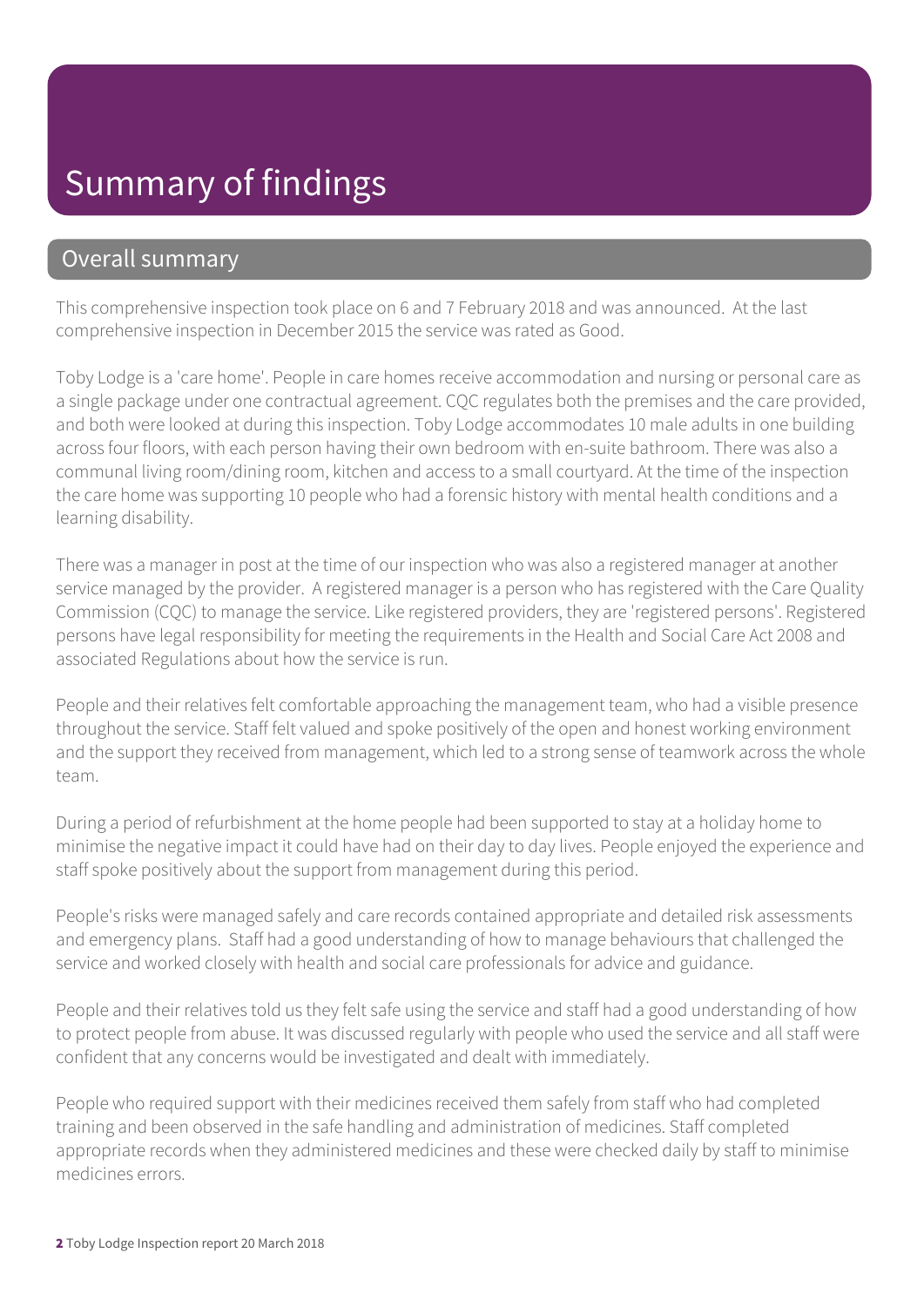Staff had access to training to support them in meeting people's needs effectively. New staff shadowed more experienced staff before they started to carry out care tasks independently and received regular supervision from management. They told us they felt supported and were happy with their input during the supervision they received.

People received support to make choices about their food and drink and staff were aware of nutritional needs relating to people's culture, religion and medical needs.

Staff demonstrated a good understanding of the Mental Capacity Act 2005 (MCA) and Deprivation of Liberty Safeguards (DoLS). The provider was aware when people had restrictions placed upon them and notified the local authority responsible for assessment and authorising applications. Best practice information was available in an easy read format to help explain the process to people who used the service.

People had regular access to healthcare services and staff were aware when people's health and medical appointments were due. Health and social care professionals confirmed they were always updated if people's health conditions changed or needed any further guidance and support.

People and their relatives told us staff were kind and compassionate and knew how to provide the care and support they required. We observed positive interactions between people and staff throughout the inspection and saw people felt comfortable in the presence of the whole staff team. We saw that staff treated people with respect and kindness, respected their privacy and promoted their dignity and independence.

People were supported to follow their interests and staff were proactive and encouraged them to take part in a range of activities to increase their health and well-being and reduce social isolation. People and their relatives were involved in planning how they were cared for and supported. Care records were person centred and developed to meet people's individual needs and discussed regularly during key work sessions.

The provider had an accessible complaints procedure in place which was regularly discussed with people and relatives knew they could speak with staff if they had any concerns. There were surveys in place and monthly residents meetings to allow people the opportunity to feedback about the care and support they received.

There were effective quality assurance systems in place to monitor the quality of the service provided and understand the experiences of people who used the service. The management team followed a daily, weekly, monthly and annual cycle of quality assurance activities and learning took place from the result of the findings.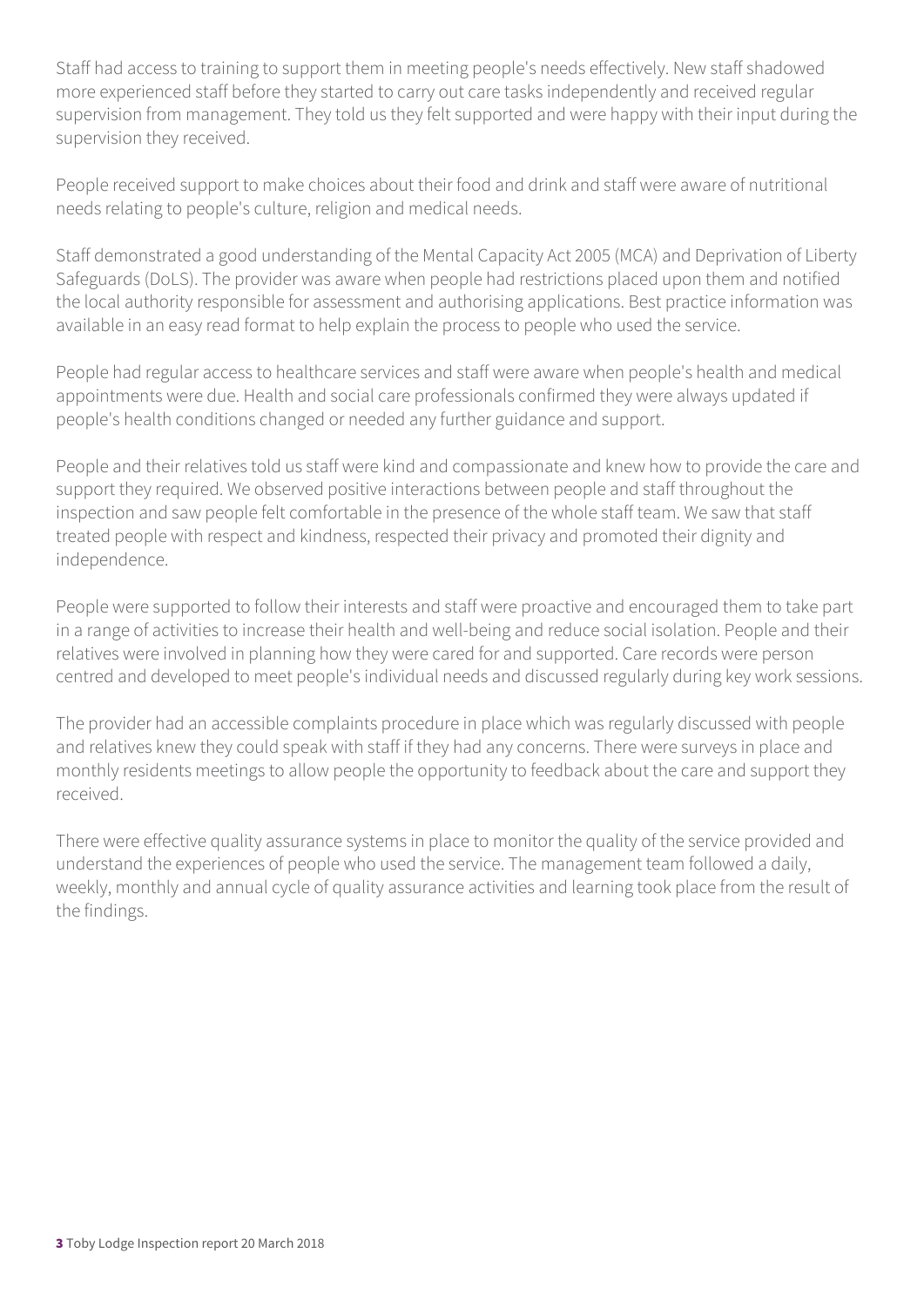## The five questions we ask about services and what we found

We always ask the following five questions of services.

| Is the service safe?                                                                                                                                                                                                                           | Good                                 |
|------------------------------------------------------------------------------------------------------------------------------------------------------------------------------------------------------------------------------------------------|--------------------------------------|
| The service remains Good.                                                                                                                                                                                                                      |                                      |
| Is the service effective?                                                                                                                                                                                                                      | Good                                 |
| The service remains Good.                                                                                                                                                                                                                      |                                      |
| Is the service caring?                                                                                                                                                                                                                         | Good                                 |
| The service remains Good.                                                                                                                                                                                                                      |                                      |
| Is the service responsive?                                                                                                                                                                                                                     | Good                                 |
| The service remains Good.                                                                                                                                                                                                                      |                                      |
| Is the service well-led?                                                                                                                                                                                                                       | Outstanding $\overleftrightarrow{v}$ |
| Aspects of the service were outstanding.                                                                                                                                                                                                       |                                      |
| The service promoted an open and honest culture which created<br>a positive working environment for people and staff. Staff spoke<br>highly of the sense of teamwork and felt they were well<br>supported to carry out their responsibilities. |                                      |
| The provider had supported people during a period of<br>renovation and had worked closely with them to make sure it<br>had minimal impact on their day to day life.                                                                            |                                      |
| People and their relatives told us they were happy with the<br>service, staff were approachable and the whole management<br>team had an active presence throughout the service.                                                                |                                      |
| There were regular audits and meetings to monitor the quality of<br>the service and identify any concerns. Any concerns identified<br>were documented, discussed and acted upon.                                                               |                                      |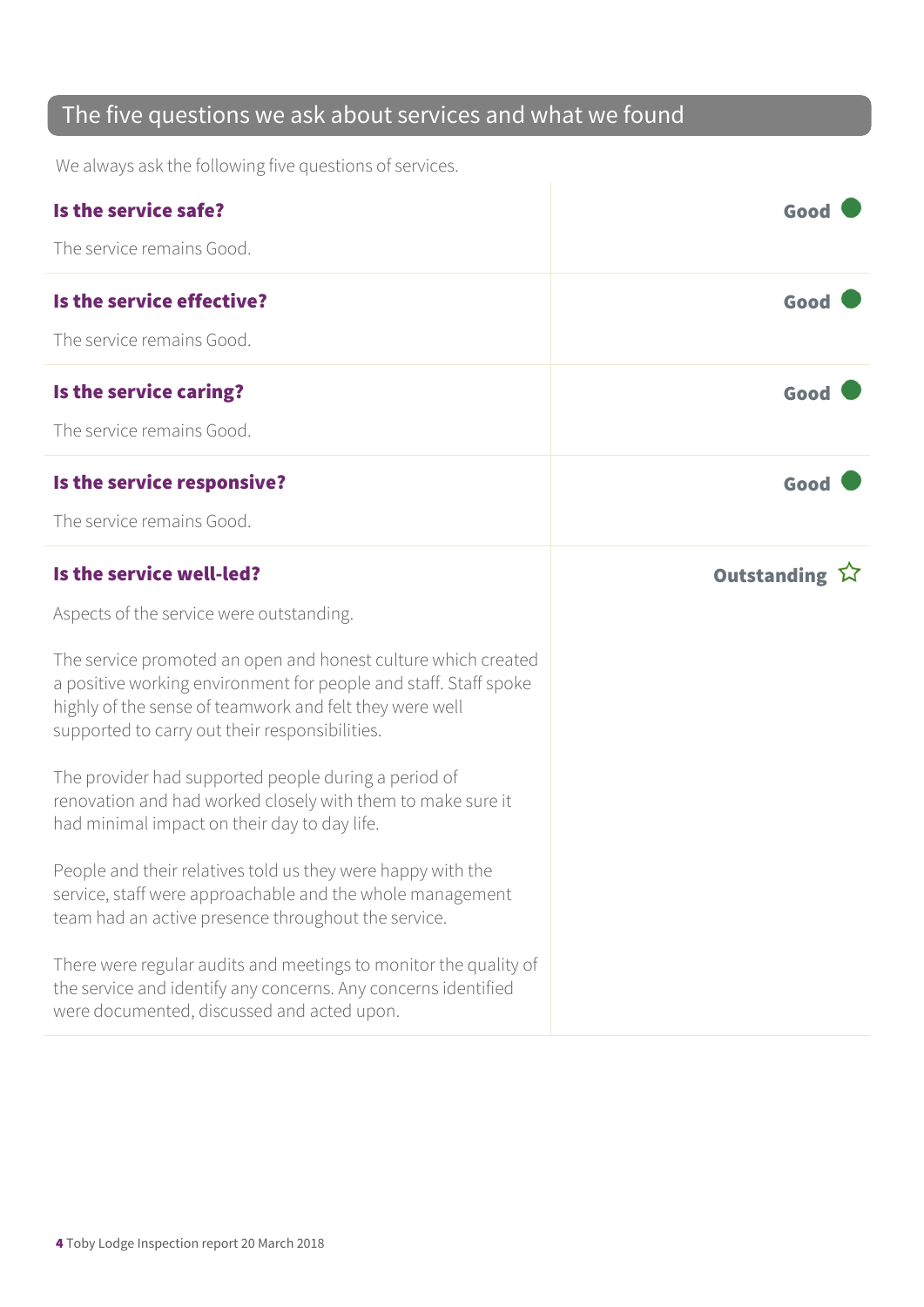

# Toby Lodge Detailed findings

## Background to this inspection

We carried out this inspection under Section 60 of the Health and Social Care Act 2008 as part of our regulatory functions. This inspection was planned to check whether the provider is meeting the legal requirements and regulations associated with the Health and Social Care Act 2008, to look at the overall quality of the service, and to provide a rating for the service under the Care Act 2014.

The inspection took place on 6 and 7 February 2018 and was announced. The provider was given 24 hours' notice because there had been some recent changes in management and we needed to be sure that the manager was available. We also needed to be sure that people living at the service would be available to speak with us and that the provider could give them notice, as not to cause any distress or disruption to their routines.

The inspection was carried out by one inspector. Before the inspection we reviewed the information the Care Quality Commission (CQC) held about the service. This included notifications of significant incidents reported to the CQC and the previous inspection report. We also contacted the local authority commissioning team to support the planning of the inspection.

During the inspection we were introduced and had general conversations with all 10 of the people using the service but spoke in more detail with seven of them. We also spoke with two health and social care professionals who were visiting the home and 11 members of staff. This included the healthcare director, the manager, the deputy manager, the quality assurance manager, five senior support workers and two support workers. We looked at five people's care records, five staff recruitment, training and supervision records and audits and records related to the management of the service. We also observed the care and support provided to people in the communal areas, including during mealtimes.

Following the inspection we spoke with two relatives and contacted one other health and social care professional who had worked with people using the service for their views but did not hear back from them.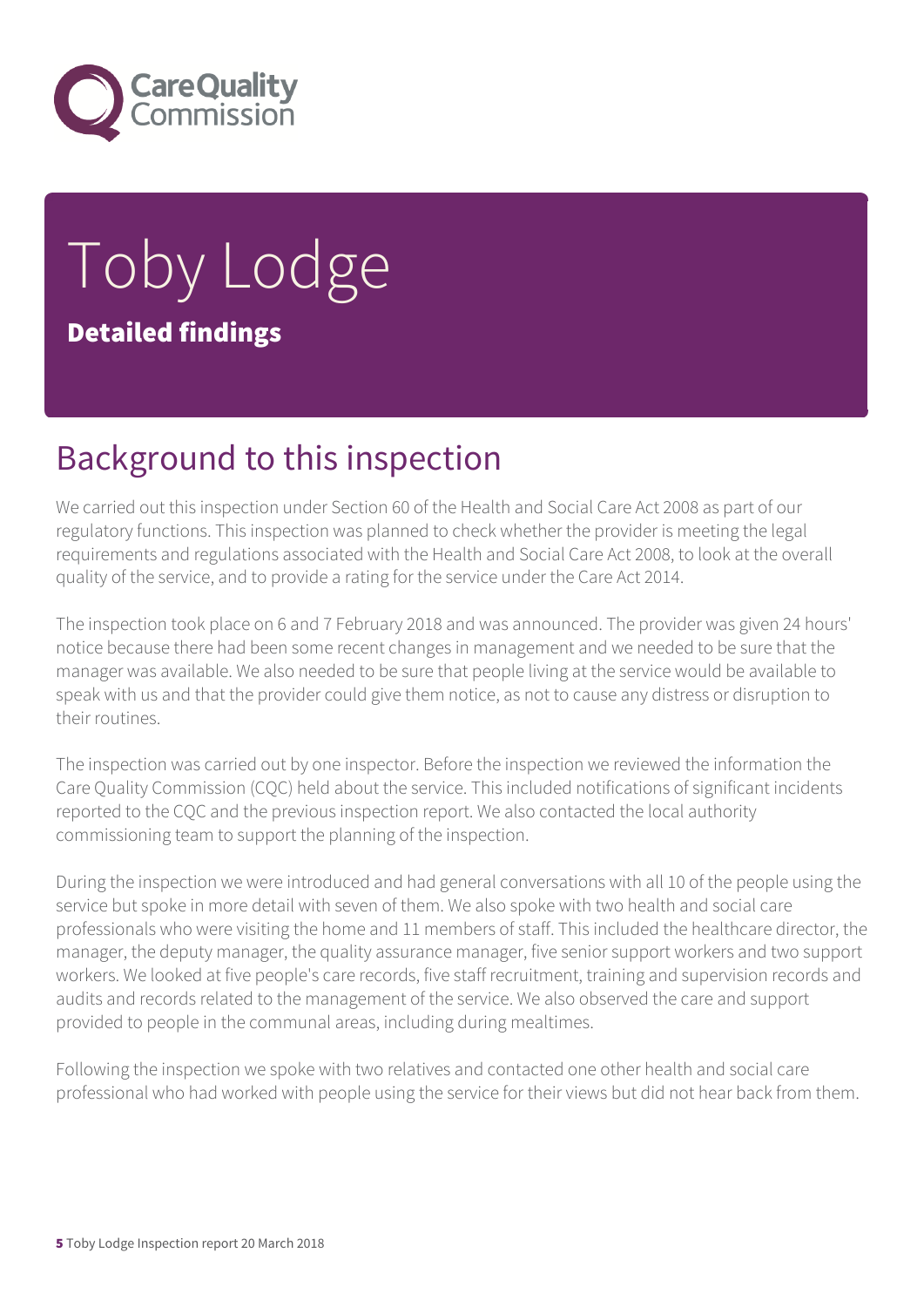All of the people we spoke with confirmed that they were happy living in the home. Comments included, "I feel safe with the support I get", "I'm happy here" and "I'm very happy in Toby Lodge, all of the staff help me." All of the relatives we spoke with had no concerns about the safety of their family members. One relative said, "We are very reassured as we know they always have 24 hour support and we know he is well looked after." One health and social care professional told us that despite people's past forensic histories, risks were well managed and they were reassured with the care and support people received.

There were procedures in place to identify and manage risks associated with people's care. Before people started using the service a detailed assessment detailing their previous history and current needs was completed to assess their suitability to live in the home and to identify any potential risks to providing their care and support. Recommendations from health and social care professionals were also available so staff would be fully aware of the required support. Risk assessments and behaviour management plans had been completed and assessed risk factors that included mental and physical health conditions, self-neglect, aggressive behaviour and behaviour that challenged the service.

Assessments included detailed guidance and information for support workers about the level of support that was required and how to manage risks to people. Where a risk had been highlighted, there was information detailing what the triggers were, what the signs or behaviour from the person would be and what actions should be taken to reduce the risk, with appropriate de-escalation techniques discussed. For example, all of the records we reviewed had management plans in place to deal with behaviour that challenged the service. For one person we saw an anger management session had been held with staff, with easy read guidelines to help explain certain behaviours and strategies for coping with stress and anxiety. All of the staff we spoke with were knowledgeable about people's behaviours and how to support them safely. Comments included, "We work closely as a team, have regular meetings and are aware of what each person's triggers are and what to do to support them" and "As a team we are good at handling any issues and we all work together to make sure we work in a safe environment." We observed how staff supported one person on the second day of the inspection when they became distressed. Two members of staff were alert to this and responded calmly and appropriately to calm the situation before it escalated. We also saw that people who were at risk of absconding had a missing person's profile in place that was specific for each person. For example, one missing person's procedure was to call the police immediately, whereas another was after a certain amount of time.

The provider had safeguarding policies and procedures in place and staff were aware of the actions that needed to be taken if they had any concerns. Staff had a good understanding of their safeguarding responsibilities and understood how to recognise the signs of potential abuse. All of the staff we spoke with felt confident that any concerns raised would be dealt with immediately. One senior support worker said, "As a team we are all very transparent and no abuse is accepted. We always follow it up and if I speak with the manager, I know action will be taken and I've seen her follow things up." Safeguarding was also discussed with people at monthly key work sessions and residents meetings where easy read examples were available to help explain different kinds of abuse. We also observed it being reinforced during a house event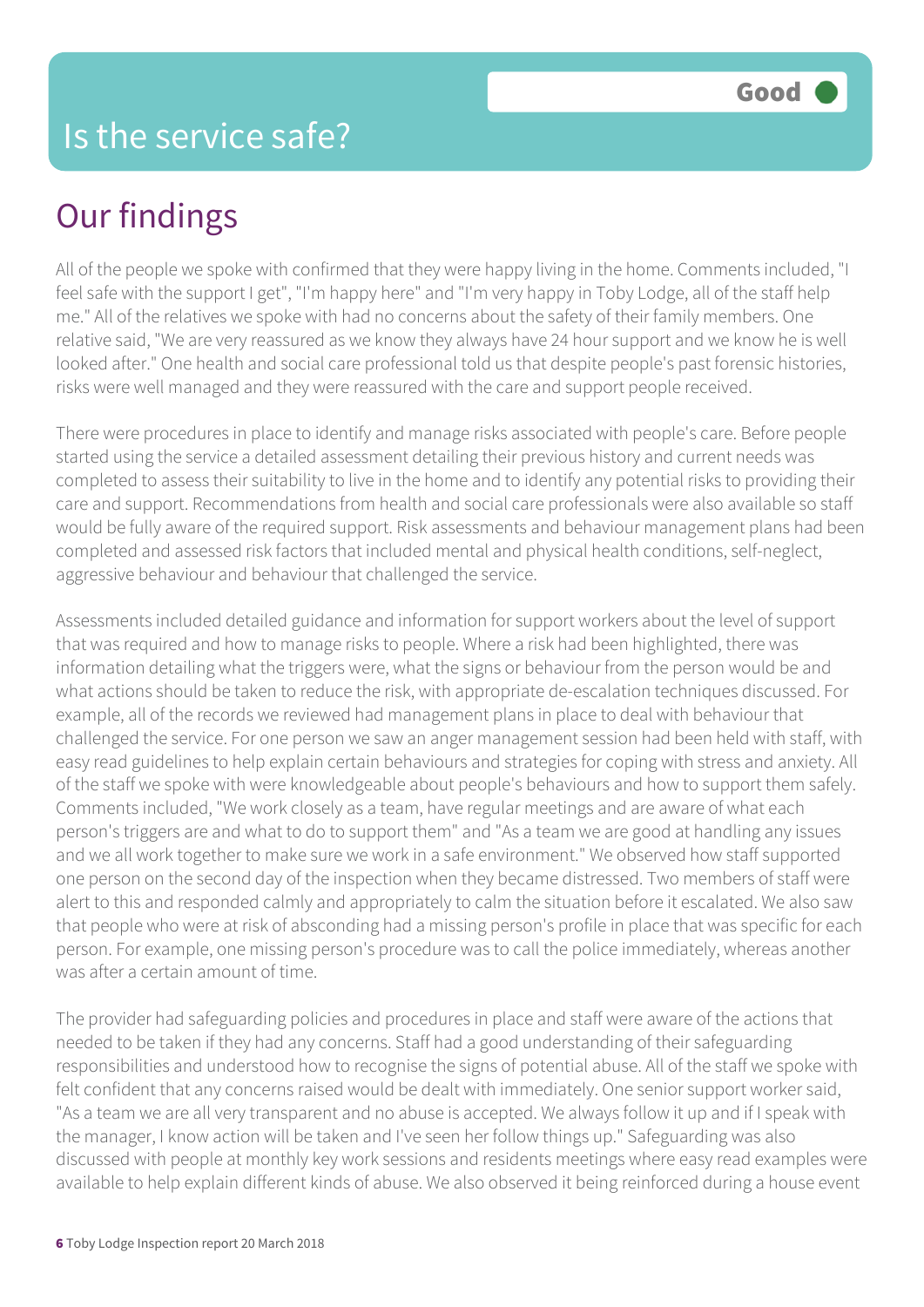on the second day of the inspection, with staff making sure people knew what to do if they had any concerns.

The staff files that we looked through were consistent and showed that the provider had safe recruitment procedures in place. All Disclosure and Barring Service (DBS) checks for staff had been completed and were available in their files. The DBS helps employers make safer recruitment decisions and prevent unsuitable individuals from working in care services. There was evidence of photographic proof of identity, proof of address and two references. Interview assessments were also in place which showed that the provider had assessed the suitability of staff they employed and had previous experience of working in health and social care. We saw that only two new members of staff had been recruited since the last inspection in December 2015. The healthcare director said, "I believe this is why the service is so stable as the residents have a consistent staff team supporting them."

We saw that staffing levels throughout the service were sufficient to meet people's needs. We looked at a period of four weeks of rotas and saw there were consistently six to seven staff working throughout the day, with the support from the manager and healthcare director. There was always four waking night staff from 8pm to 8am and the management team were on call with an out of hours system in place. One senior support worker said, "Even though it can be challenging at night, the support is good and we also get regular calls and visits to check that everything is alright." We also saw times when extra support was provided with direct one to one support, or two to one in the community for one person.

The service had a digital software system which was an innovative mobile solution for evidencing care interactions and care planning for social care. Each member of staff had their own mobile device where they were able to access all records and information for each person using the service. When care was given the details were uploaded to the device so all staff, managers and even relatives, with permission, could see what care and support had taken place. We saw that hourly checks at night were in place and staff used the software to scan a barcode to confirm that a check on a person had been made. A member of staff said, "We do it to make sure that people are safe."

We checked how people's medicines were received, stored and administered, including controlled drugs and could see there were safe systems in place. Staff had received training in medicines and had a competency assessment before being able to support people with their medicines. One support worker said, "Having a refresher on medicines has been really good. Even with controlled drugs, I feel very confident managing this with the training and support I've had." People's medicines were kept in a locked cabinet in the staff office which was only accessible by staff. Two members of staff checked and signed in medicines from the local pharmacy. People were supported to take their medicines and there was guidance in place for staff to follow. We observed people being supported with their medicines on the second day of the inspection and saw that both members of staff who were responsible that morning followed the provider's policies and procedures to ensure medicines were received safely. One person said, "I come down and they help me with my medicines. I bring water and they help me, it's good."

Each person had a medicines profile in place, with their photo, allergy status and a list of their medicines. We looked at a sample of seven medicine administration record (MAR) charts during the inspection and saw that they had all been completed correctly with no gaps. MAR charts were checked daily by staff involved in medicines administration with weekly and monthly medicines audits completed to check that medicines were being managed safely. We saw that staff also recorded on the software when medicines were administered and reminders had also been set up. The manager said, "We enter it on the system and also record on the MAR sheet and double check to reduce any errors and make sure nothing is missed."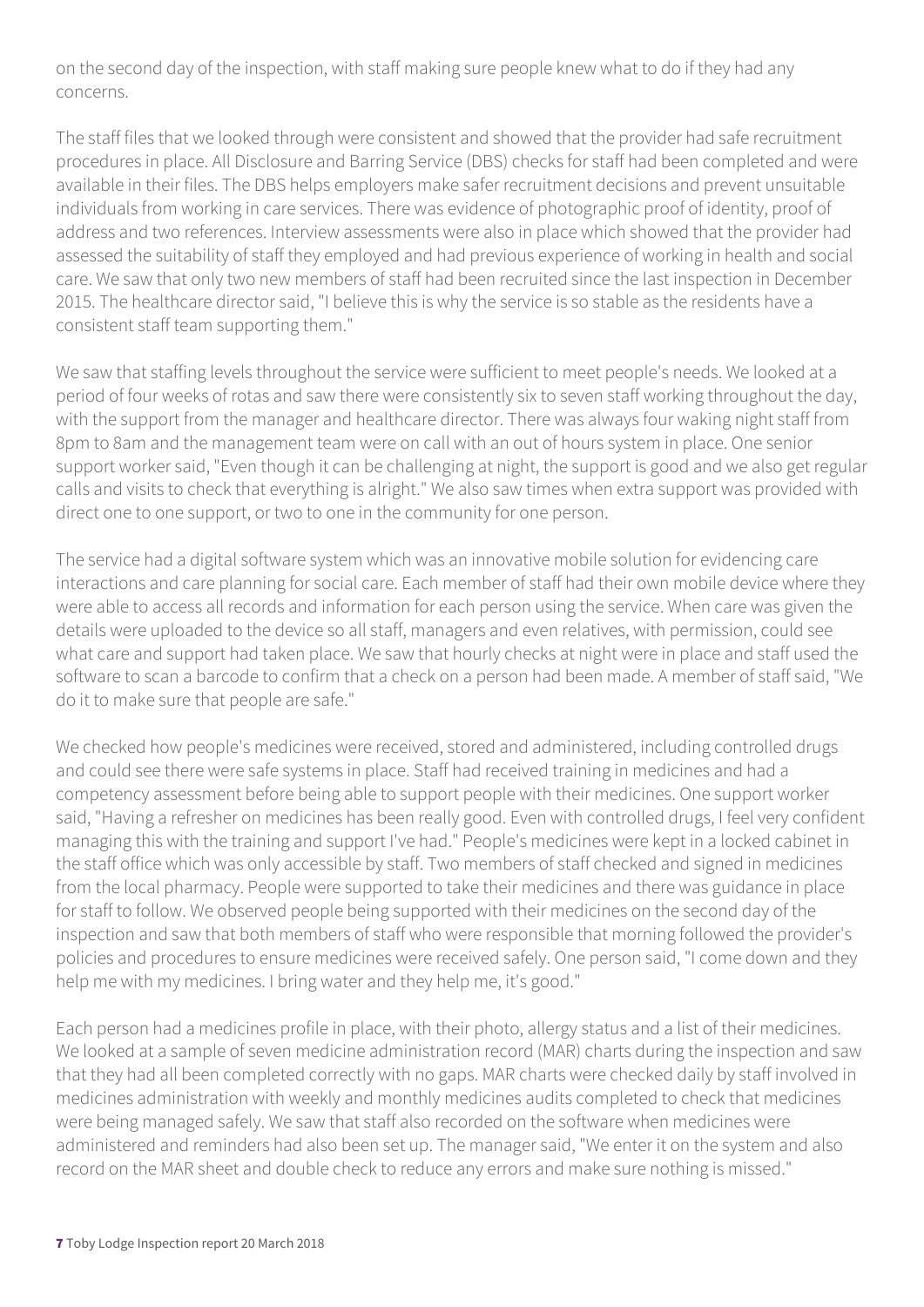There were procedures in place for the reporting of any accidents and incidents. We saw that when an incident occurred it was recorded on the system and followed up, with evidence of what action had been taken. We saw incidents were discussed at team meetings and supervisions for reflective practice and to learn from the event. We also saw that due to an incident that had occurred with managing medicines, new systems had been discussed to ensure the double checking of all medicines to minimise any errors. All of the staff spoke positively about the new system and said that it was working well.

Infection control procedures were also observed to have been followed as we saw staff wearing personal protective equipment such as disposable gloves when people were being supported with their medicines. A cleaning rota was in place and people were supported to clean their bedrooms. Five people showed us their rooms and we saw that they were clean and tidy.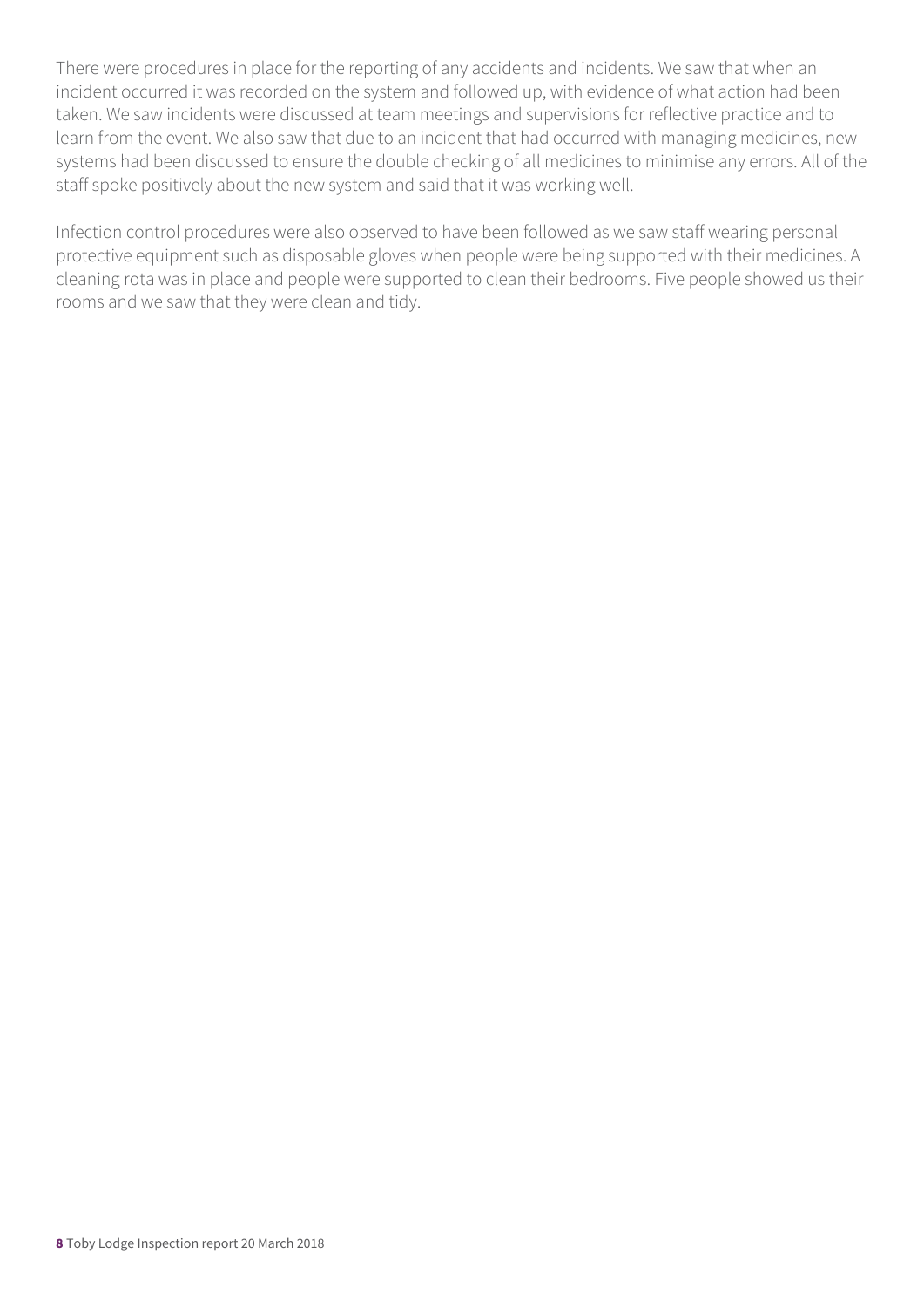People told us they were happy with the care they received from staff. One person told us that since they had moved in they thought their mental health had improved. They added, "[Staff member] is helpful with this and I talk to them about it." One relative said, "It's good that the staff know how to support them and manage any changes in their mood." A health and social care professional confirmed this and felt that staff knew people and were able to manage their behaviours, which had a positive impact on the service and reduced the number of incidents that occurred.

Staff understood the main principles of the Mental Capacity Act 2005 (MCA). The MCA provides a legal framework for making particular decisions on behalf of people who may lack the mental capacity to do so for themselves. The Act requires that as far as possible people make their own decisions and are helped to do so when needed. When they lack mental capacity to make particular decisions, any made on their behalf must be in their best interests and as least restrictive as possible. People can only be deprived of their liberty to receive care and treatment when this is in their best interests and legally authorised under the MCA. The application procedures for this in care homes and hospitals are called the Deprivation of Liberty Safeguards (DoLS). The Care Quality Commission (CQC) is required by law to monitor the operation of the Deprivation of Liberty Safeguards (DoLS).

We discussed the requirements of the MCA with the manager and staff team and they demonstrated a good understanding of the process to follow where it was thought that people did not have the mental capacity required to make certain decisions. We saw records that showed team building meetings had discussed the key principles of the MCA and the need for best interests meetings to take place if they had concerns. People's care records covered people's decision making abilities which included an overview of the MCA principles and support needed to make decisions. One senior support worker said, "We put them at the centre of their care. We give them as much choice as possible to show that they are in control of their life." For people who were under constant supervision and not free to the leave the building for their own safety, the appropriate DoLS applications had been submitted to the authorising body. Easy read guidance was in place so staff could help explain to people what it meant and why they would need an authorisation.

The service assessed people's needs and choices so that care and support was delivered in line with current legislation to achieve effective outcomes. The manager had worked closely with health and social care professionals and had easy read guidance in place from the Department of Health in relation to best practice with the MCA and DoLS. They had also taken guidance from the Care Quality Commission (CQC) 'Good and Outstanding Guide', which highlighted best practice across the key areas that are inspected and levels of support that staff should receive.

The two new staff members who had been recruited since the last inspection had completed an induction training programme. An induction checklist was in place and covered the job role and responsibilities, the provider's values and objectives, becoming familiar with the building, being introduced to people and staff and a range of policies and procedures. One member of staff said, "It included a range of shadowing and learning about the needs of people. I had a good insight into this, their diagnosis and how to support them."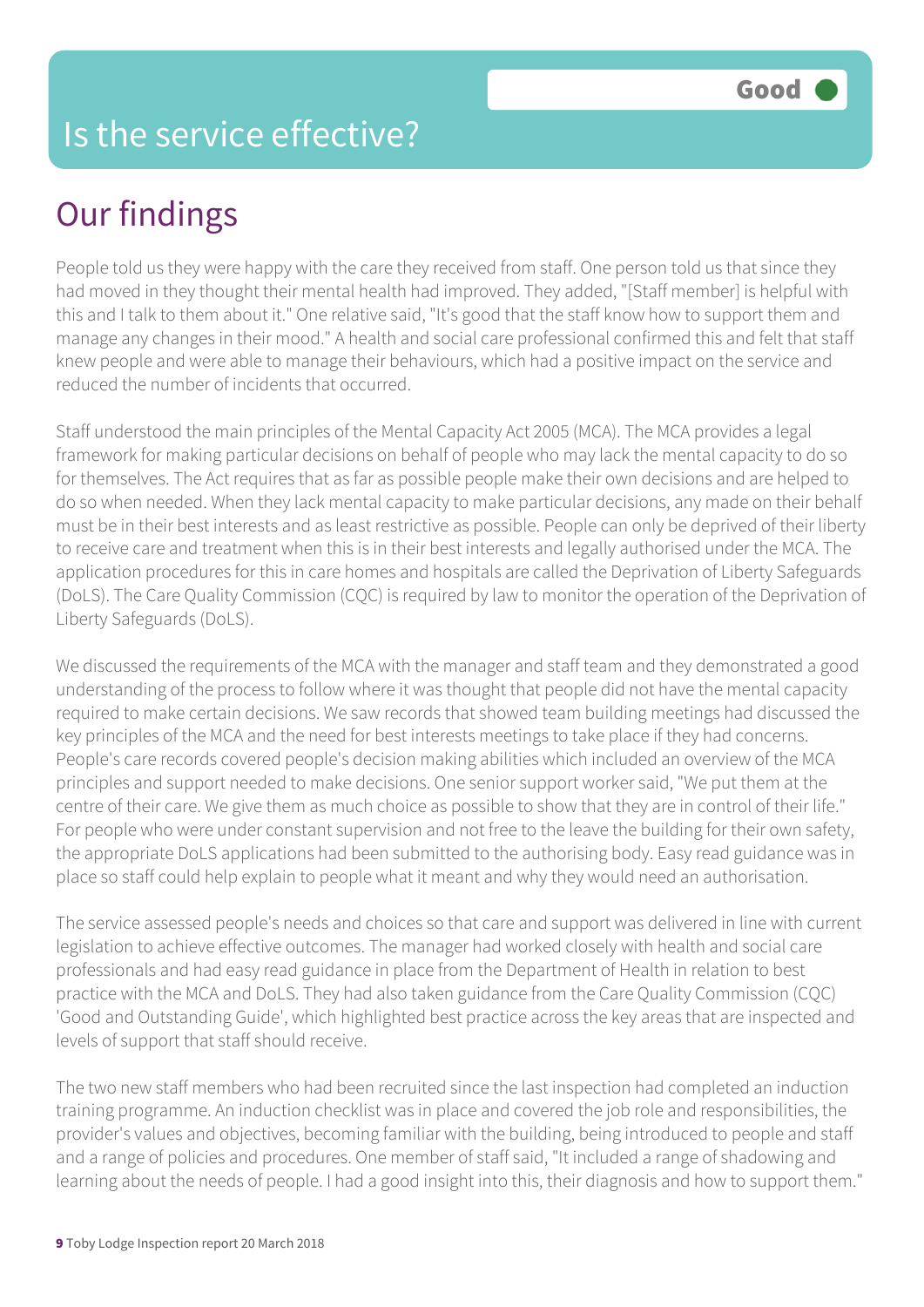Staff had to complete a mandatory training programme within the first six weeks of starting and was refreshed annually. There were 13 mandatory training modules which included medicines, safeguarding, fire safety, health and safety, MCA and DoLS and first aid awareness. A training matrix was in place which covered all modules and identified when training had been completed. Staff also received training which was specific to people's individual needs and we saw that specialist training had been carried out in dealing with challenging behaviour. One member of staff had also been able to share ideas of previous training experience in behaviour that challenged with the staff team. Staff spoke positively about the training and comments included, "I found it very useful to help support people's behaviours and understand possible triggers."

We saw records that showed staff had regular supervision and an annual appraisal system was in place. We looked at a sample of records of supervision sessions which showed staff were able to discuss key areas of their employment which included their performance, teamwork, communication, training and people's current health and behaviours. Staff told us that issues that were discussed were always followed up. One senior support worker said, "It gives us lots of opportunities to raise issues and ideas."

People were supported and involved in the planning of their mealtimes and we saw records that demonstrated staff encouraged people to lead a healthy lifestyle and have a balanced diet. People's dietary needs and preferences were respected and catered for, and were recorded in their care plans. One person with diabetes had information in their care plan and guidance for recommended foods. We also saw that a group session had been arranged to discuss the importance of healthy eating and to encourage and educate people about healthier choices. We saw it had also been discussed during key work sessions. People spoke positively about the support they received and comments included, "The food is good here. I get involved and can help out. I help out with the shopping list", "We sit and eat together like a family. I also get food from my [family member]" and "They help me with my food and the food is good."

Staff told us and records confirmed that they worked closely with a range of health and social care professionals to ensure people received effective care and support. For example, we saw that a referral had been made to a person's psychiatrist when they displayed behaviour that challenged the service. We saw that advice had been sought and staff were aware of the advice that had been provided. Health and social care professionals told us that staff would always get in touch if they had any concerns and had confidence that the staff team would be able to meet people's needs. We saw correspondence for another person that their consultant psychiatrist felt their mental health had improved considerably since their last review.

Staff said they supported people to manage their mental health and well-being and would always discuss matters across the staff team if they had any concerns about a person's healthcare needs. Where staff had raised concerns about people's health we saw healthcare appointments had been booked and people were escorted to attend. This information was also documented and we saw correspondence showing that people had been supported to attend a range of healthcare appointments, for example with their GP, community nurse or psychiatrist. One person said, "I go and see my doctor every month to see how I'm getting on and the staff take me, we have a nice walk there." Staff told us that they were aware of people's appointments as they recorded them in the system and they received an alert. One support worker said, "We support them to their CPA meetings and make sure all appointments are highlighted in the system." The care programme approach (CPA) is the system used to organise people's community mental health services, involving people, their friends and relatives if applicable, and health and social care professionals. These meetings assess and review the needs of people to check they are being met. We also saw people's care plans had an easy read health action plan. This is a document which highlights people's healthcare needs with information relating to their health, behaviour and medicines.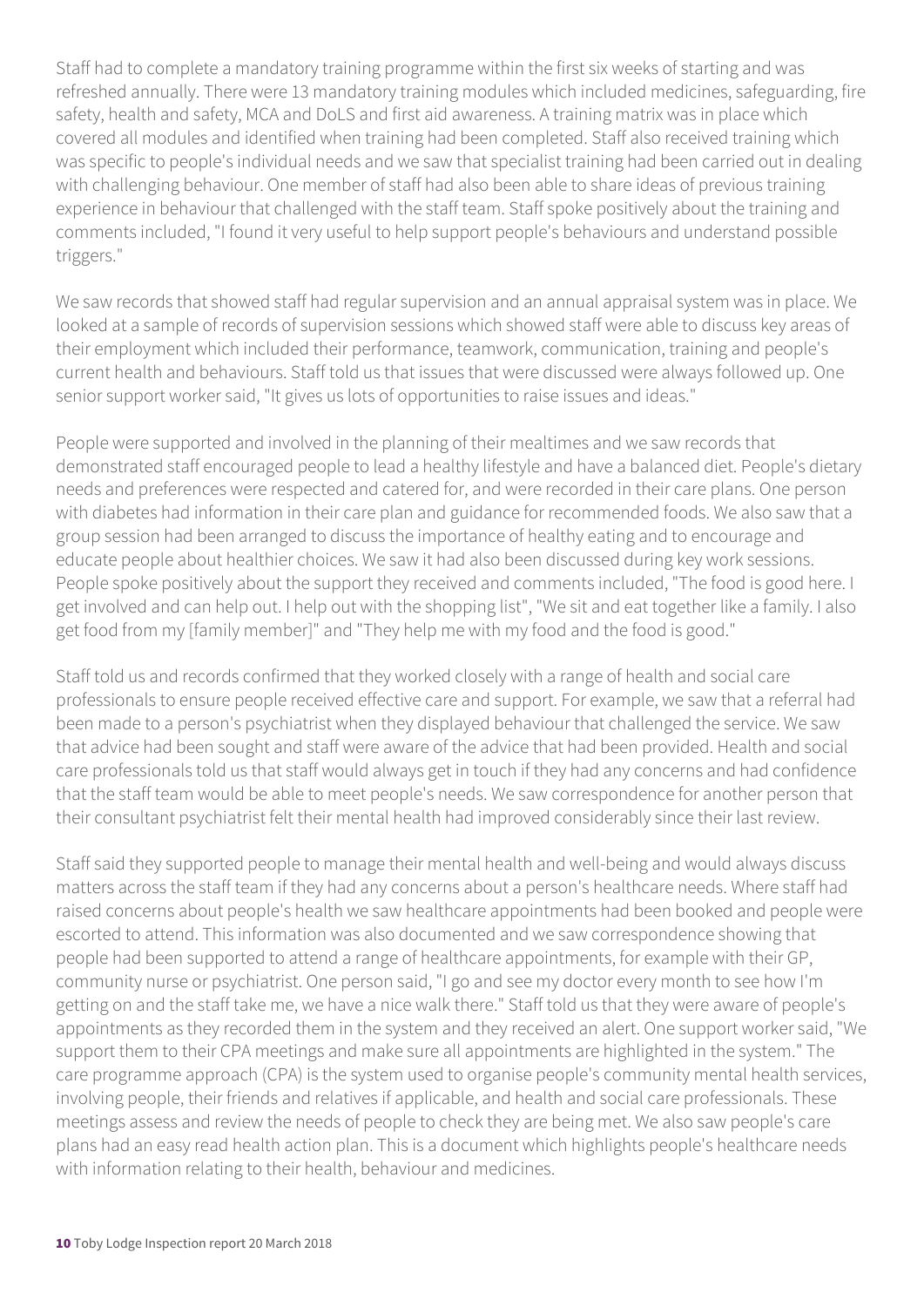People we spoke with told us they were happy living in the home and we saw they were relaxed in the staffs' company. Comments included, "They're good staff and they make me feel happy", "The staff are friendly and I'm happy with them and all my housemates" and "I feel comfortable talking to the staff." Relatives spoke positively about the caring nature of the home and attitude of the staff. One relative said, "They know [family member] and look after them well. They get good care." Another relative said, "Staff have worked well and helped them to settle in and make it feel like their home." A health and social care professional commented positively on the service and felt when they visited people they were happy and had good relationships with the staff.

Throughout the inspection we observed positive interactions between people using the service and staff. Staff were observed to be interested in the needs of people and spoke with them in a calm and compassionate way. We saw that staff communicated differently with each person depending on their personality and knew the best way to encourage them with their care and support to get positive responses. During mealtimes and day to day engagement throughout the service, we saw people were very relaxed and comfortable with staff and were given the opportunity to express their wishes. One support worker said, "People are happy sitting with us and we try and have meals together to continue to build on relationships."

We saw that people's birthdays were celebrated with everybody, including all members of staff. On the second day of the inspection, it was one person's birthday and the night staff had decorated the communal living room with banners and balloons and had planned a surprise party for the day. We were invited to join in and saw people enjoying themselves, with people dancing with staff and each other. One person, who was interested in music, put on a special dance performance which everybody enjoyed. Staff encouraged people to get involved and still included them in the party if they were less willing to actively participate. The relaxed and caring nature of the whole staff team created a warm atmosphere and people felt at ease. One relative said, "No matter what, the staff are always positive."

Staff knew the people they were supporting and were able to give information about people's personal histories, likes and dislikes, specific routines and activities and what was important to them. Staff were able to spend time with people during key work sessions, supporting them with household tasks or during activities or the plans for the day. Comments from staff included, "I've known [person] for five years and know how they like to be supported. We've been able to build a relationship with people by building their confidence so they can trust us" and "By spending valuable time with people, we've built a trusting relationship." We saw throughout the inspection that one person could easily become distressed and agitated. Staff were always patient with them and helped explain the situation to reassure them. We noticed that all the staff, including the manager and healthcare director responded with the same approach and understood how to manage their needs. One relative told us that even though their family member had displayed challenging behaviour towards members of staff, staff members involved had always been extremely understanding and had been positive in working with them to understand their behaviour.

Records showed that people were encouraged to be involved in their own care and had regular key work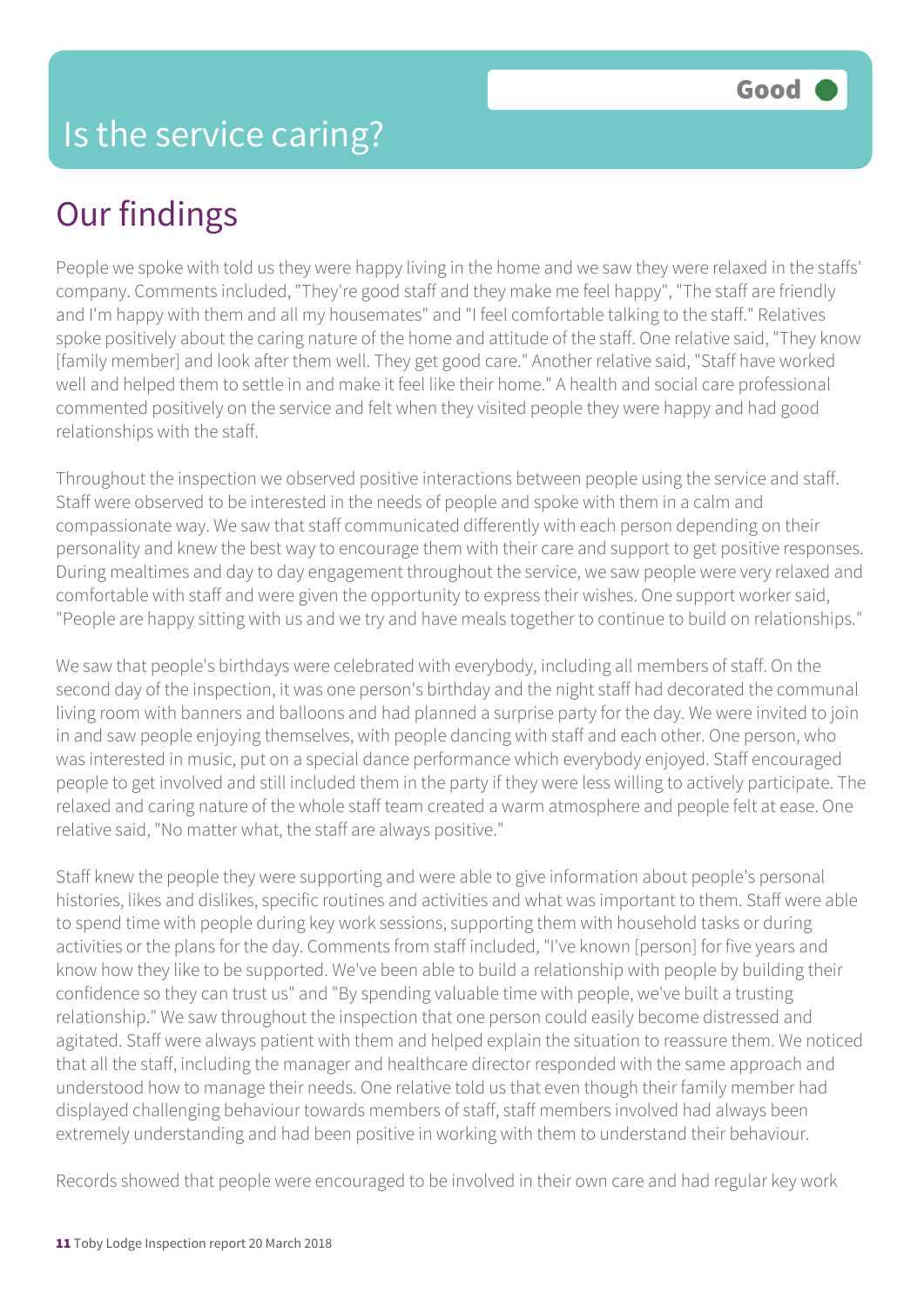sessions and meetings with their support worker to discuss the support they received. Relatives we spoke with confirmed they were involved in making decisions about the care their family members received and were always invited to any scheduled meetings. One relative said, "I'm involved and work closely with them updating the care plan." People were encouraged to be independent and we saw people were supported with their daily living skills, including household tasks and activity schedules. One person said, "I get to help with the cleaning and I help with the shopping list." Another person said, "I like to tidy my room and iron my shirts." People were also supported to access advocacy services. Advocates are trained professionals who support, enable and empower people to speak up. This meant that where people did not have the capacity to express their choices and wishes or found it difficult to do so, they had access to independent support to assist them.

We saw that staff had a good understanding of the need to ensure they respected people's privacy and dignity. We observed staff knocking on people's doors and announcing their presence during our visits to people's rooms. People were asked if they were happy to speak with us and if they were happy for us to come in and see their room. We arrived at 7:30am on the second day of the inspection to observe the morning handover and saw that people were given plenty of time to answer their doors when staff carried out the morning check. We saw staff discussed this with people during key work sessions. We saw a recent key work session for one person in January 2018 highlighted that they liked living at the home and enjoyed spending time in their room as staff always respected their privacy. During a staff handover we observed that staff spoke about people in a dignified and respectful manner, especially when they were talking about sensitive issues or incidents. One person said, "They do always talk to me nicely." A health and social care professional also commented that even when there was a lot going on in the home, they felt staff had the ability to respect people's privacy.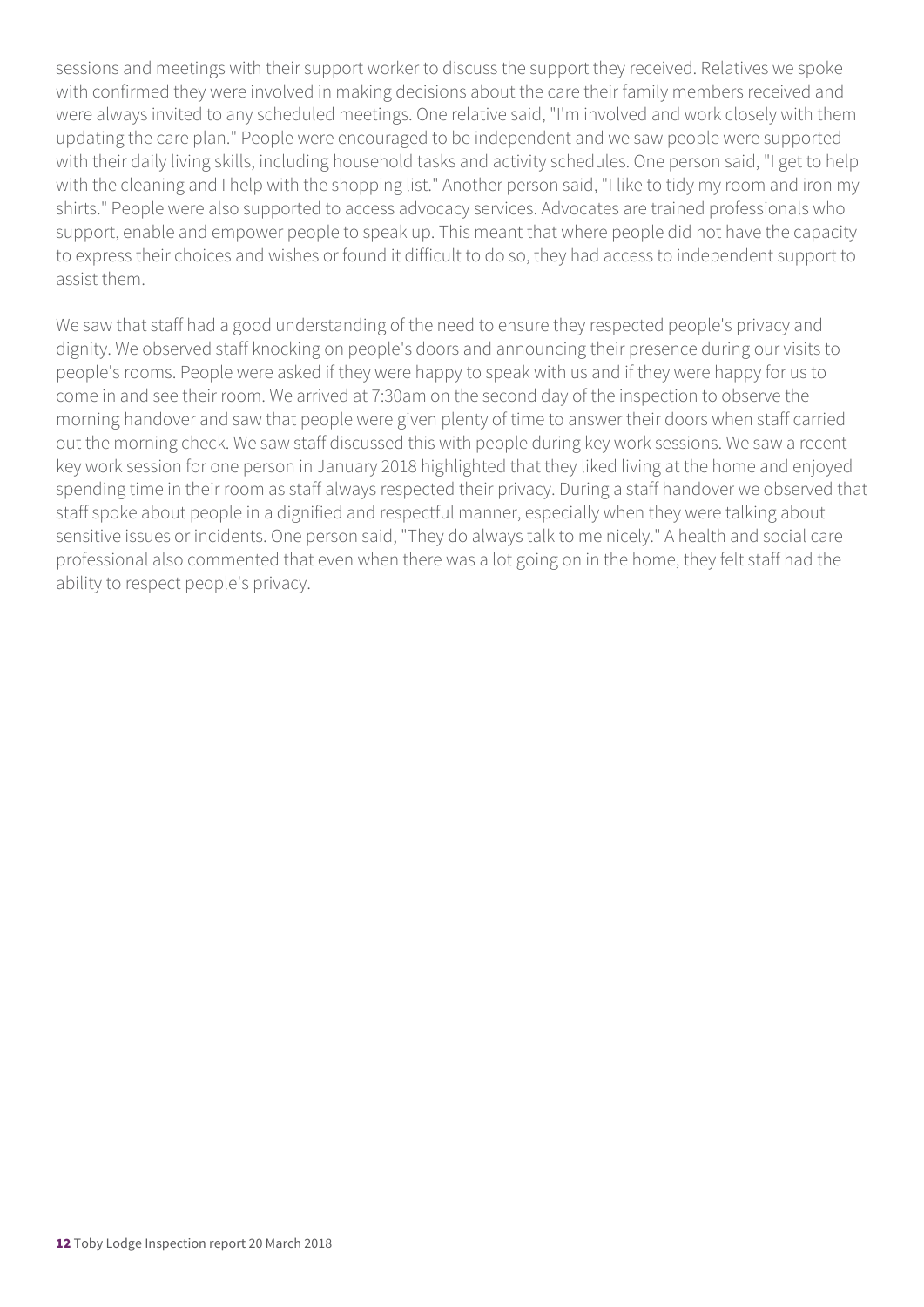People expressed that they were happy with their care and support and we saw that they were encouraged to participate in activities they were interested in and supported to maintain relationships with their family. Comments included, "I get to see my [relative] weekly and they take me out. I do like going out and staff always take me" and "There are lots of activities and I have plans throughout the week. Staff help me and I get to choose what I like." One relative said, "I'm happy with what they get to do and help with socialising and activities." Relatives spoke positively about the service and felt they were always fully involved. One relative said, "I get calls from them and am always updated." One health and social care professional felt that staff were responsive to people's needs and would always get in touch if they had any concerns. They highlighted they were pleased with how the service had created a personalised visual aid for one person to help them reduce smoking.

People's needs were assessed before they moved in and we saw that people had a trial period of stay before moving in permanently to see how they managed in the home. One relative told us that as the transfer placement happened at short notice, the provider came to visit them at their home to do an assessment and it had been managed well. They added, "[Name], the former manager bless her, came to visit and was really lovely." Detailed assessment reports were in place which included information for staff on previous placements and behaviours and what support was needed.

Detailed care plans were in place which covered areas such as people's mental health, personal care, nutritional needs, relationships, activities and interests, medicines and communication. They also highlighted specific environments that people might not feel comfortable or safe in. Care plans were outcome focussed which highlighted an area of need and what the aims and steps were to achieve them. Person centred support plans were accessible to staff through a digital device and as information was entered at the point of care, we could see the most up to date information about people. For example, staff recorded what people had eaten for breakfast or what they had scheduled in for the day. We saw one person had been supported to a healthcare appointment and this information had been updated into their records. Alerts were set up to make sure important tasks and events were not missed and if people's health care needs changed this could be updated immediately and all staff would have access to see what action had been taken. With permission, people's relatives could access the software and see what care and support had taken place. One support worker said, "With this software, it's quicker to record what we've done and more effective, meaning we can spend more time with people."

People were able to discuss their feelings and talk about the care and support they received during regular key work sessions. For example, one person's key work session in January 2018 discussed their healthcare appointments, recent behaviour, activities that they wanted to do, what had been going well and not so well. It highlighted how to speak with staff when they were low in mood and how this could affect their behaviour. Relatives and health and social care professionals spoke positively about the improvements they had seen in people's health and well-being.

Staff supported people to follow their interests, maintain relationships and take part in activities of their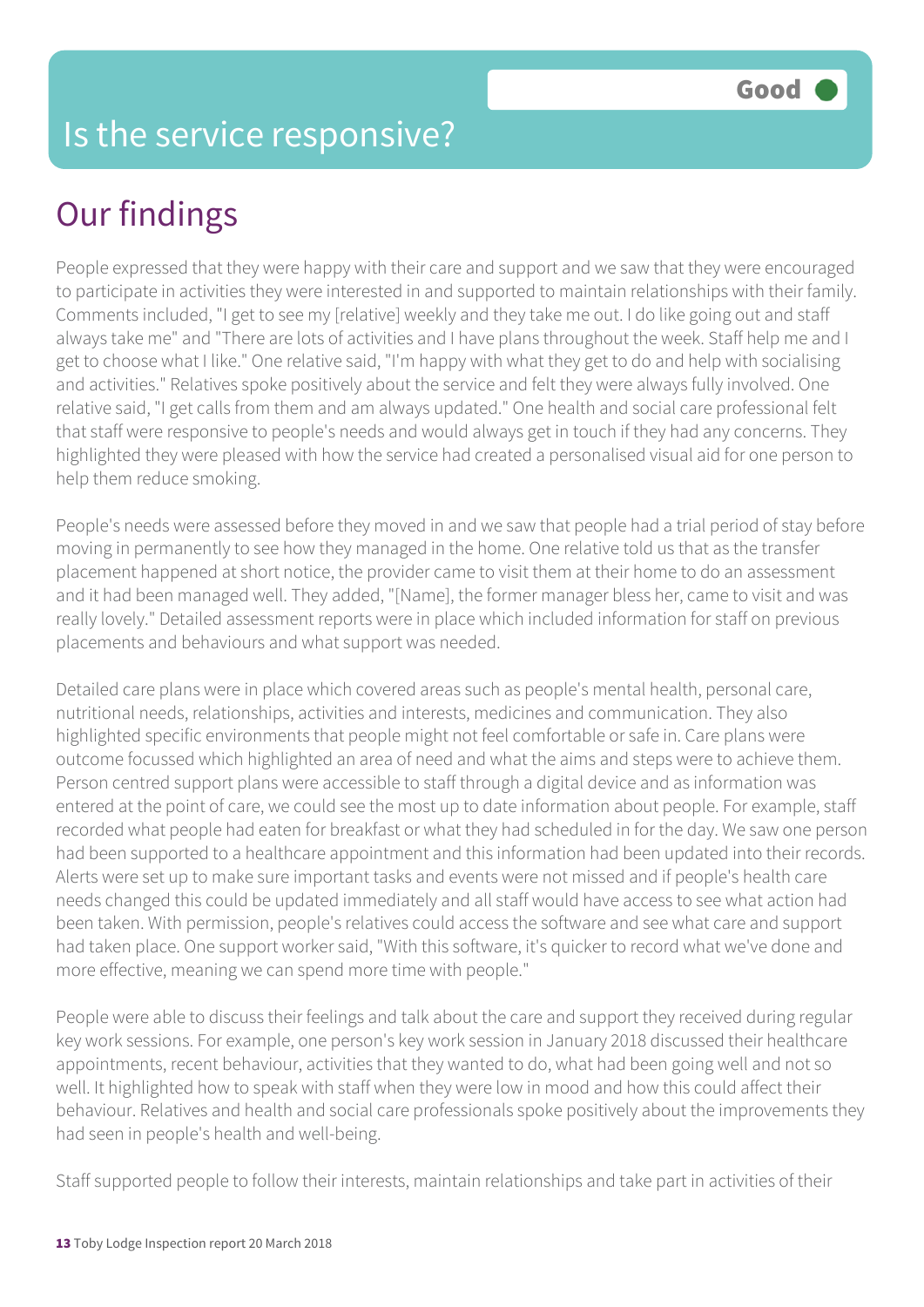choosing. Four people told us that they had discussed enjoying the cinema and we saw that this had become a weekly event. One person said, "A group of us go to the cinema every week, I love it." People had activity timetables and staff told us how they had been responsible for researching new activities and spending time during key work sessions finding out what people wanted to do, which people confirmed with us. One person told us about a local walking club they had been supported to attend and we saw this had been planned on the second day of the inspection. Another person's records showed that they had been encouraged to attend an art therapy class and we saw they were also supported to this during the inspection. Two people were also supported to attend a local college. One person said, "I go to the local gym with staff twice a week and I feel healthy. I also like art and do drawings." We saw that all staff had an awareness of people's needs and activity routines and discussed them as a team to make sure people had opportunities to access the local community and participate in events they enjoyed.

There was evidence that the provider listened to people's preferences with regard to how they wanted staff to support them with their cultural or religious needs, with information that staff needed to be aware of. One person told us they were supported to visit the mosque on a weekly basis and visited their family to have dinner with them. Staff were aware of the importance of this as they were able to have food that met their cultural needs. For another person, their care records highlighted the importance of culturally specific food in their diet.

The provider was aware of their responsibilities in meeting the Accessible Information Standard (AIS). The AIS applies to people who have information or communication needs relating to a disability, impairment or sensory loss. It covers the needs of people who are blind, deaf, deafblind and/or who have a learning disability. It also includes people who have aphasia, autism or a mental health condition which affects their ability to communicate. This information was recorded in people's care records and when people started using the service they were given an easy read service user handbook which provided important information about the home, the care they would receive and how they would be supported. We also saw a range of easy read documents available to people, including pictorial cards to help them complete a satisfaction questionnaire.

People and their relatives said they felt comfortable if they had to raise a concern. One relative told us that some issues that had been raised had been fully resolved and spoke positively about the good working relationship they had with the whole of the staff team. On the second day of the inspection we observed an activity which involved nine of the 10 people using the service. The healthcare director organised a weekly quiz but also used it as an opportunity to discuss house rules and encouraged people to talk with staff if they had any concerns. When asked, everybody said they knew who to speak to and were comfortable talking to staff. There was an accessible easy read complaints procedure in place which we saw was also discussed with people during key work sessions. The provider's complaints procedure aimed to resolve all formal complaints within 28 days but any less formal issues raised with staff were encouraged to be resolved immediately. The quality assurance manager said, "It is important to show as much transparency as possible with how we deal with any incidents or complaints that happen."

The service also gave people the opportunity to discuss any issues during monthly residents meetings. We reviewed records from the last five meetings and saw topics discussed related to people's plans for 2018, activities, safety, house rules, safeguarding and food choices, including a group session to discuss diet and nutrition.

At the time of the inspection we were told that nobody was receiving end of life care. We did see that the subject of death and dying had been discussed with one person and had recorded what their wishes would be when they were at this stage of their life.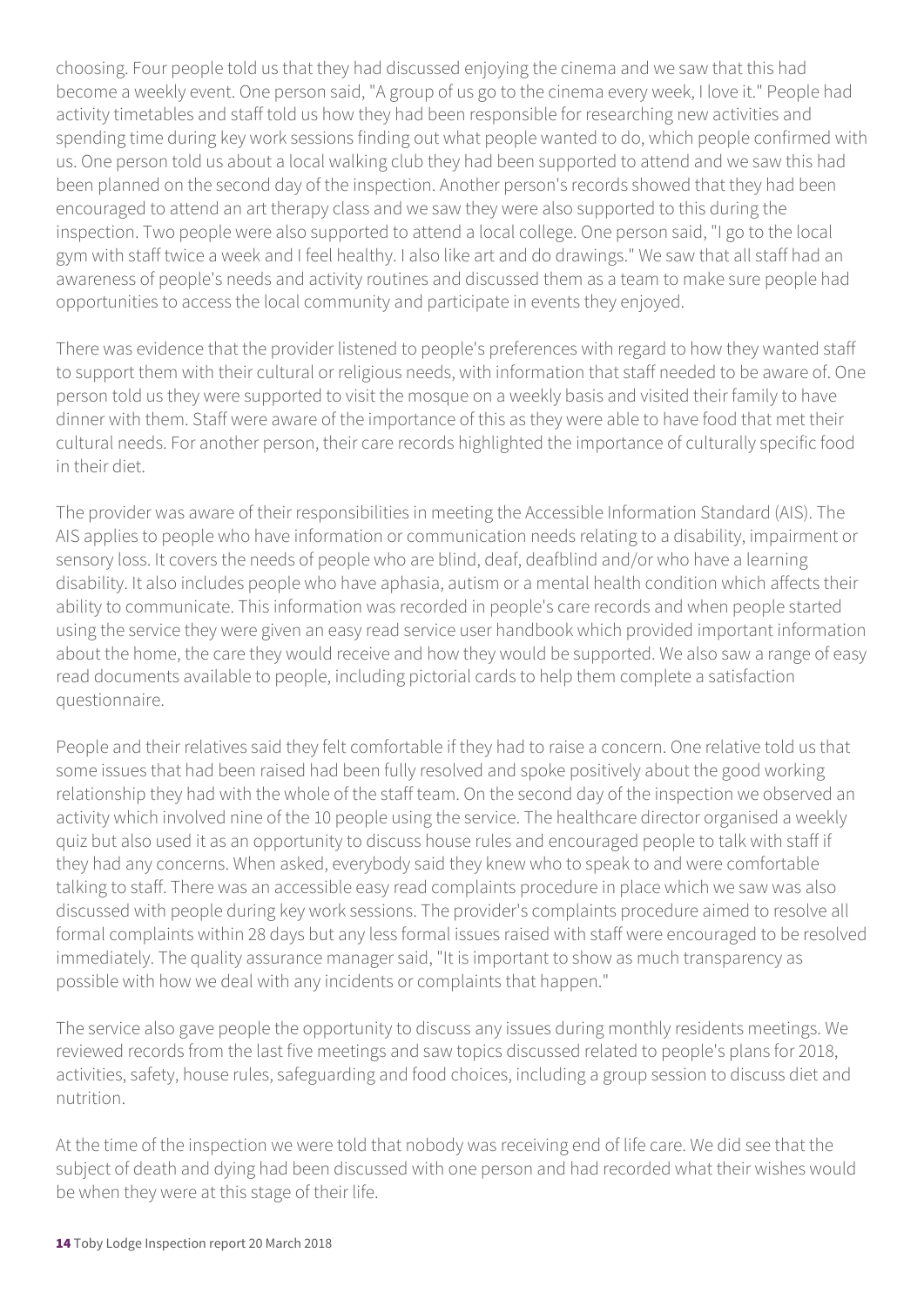At the time of our inspection there was a manager in place who had worked for the provider for over five years and was already registered with the Care Quality Commission (CQC) as a registered manager at another service. She was in the process of completing their application to be the registered manager across two services. She was present on both days and assisted with the inspection, along with the healthcare director, deputy manager and staff team. The healthcare director said, "We brought in a deputy manager to support the team. The manager has helped out here over the years and already had a relationship with the residents so it was not a big change for them."

We saw the provider had invested heavily in the service and at the time of the inspection the home was near the end stage of a major refurbishment that had started in the beginning of September 2017. Each person had a new en-suite wet room built in, along with two extra bedrooms and a staff shower room. Space had been used to create quiet rooms where people could relax or meet with friends, family and health and social care professionals, including one that was planned to be a small library and a computer room. People spoke positively about their new bathrooms and four people were happy to show them to us. One person said, "I've got a new bathroom and I really like it." A relative said, "The building work that has been done is fantastic."

During the refurbishment the provider worked closely with people and they were given the opportunity to stay in a holiday home along the Kent coast to minimise any disruption to their daily lives. People we spoke with told us that it had been a great experience. Comments included, "I had a great time and can't wait to go back again in the summer", "The house we stayed in was good and we also went on trips to Dover and Canterbury" and "I was happy. We went to the beach and had fish and chips on the beach." A healthcare professional told us that they felt it had been managed well to minimise the impact on people's mental health. They highlighted that social stories had been used to help explain the reason for the move but staff also supported people back to London regularly so it also did not disrupt their usual activities or routines. Staff spoke positively about how they had been supported during this period and we saw it had been discussed in group supervisions about how it would be managed and to make sure it would not have a negative impact on people. Comments from staff included, "Management were very supportive and always came down to check how we were getting on" and "It was exciting for the residents and their satisfaction was our priority. We took them out every day and made sure they had a lot of support."

People using the service and their relatives spoke positively about the management of the service and were comfortable talking with the management team. We saw the whole staff team had a good relationship with people who used the service and also helped to support them in their day to day lives. One person said, "I speak with [manager], she's good and helps me out. I feel comfortable talking to her. This place is ten out of ten." Another person said, "I'm glad we have a manager, I can talk to her." One relative said, "The communication I have with staff is second to none, it's great. They are always able to talk if ever there was an issue and we are working well together."

Health and social care professionals spoke positively about the management of the service and felt staff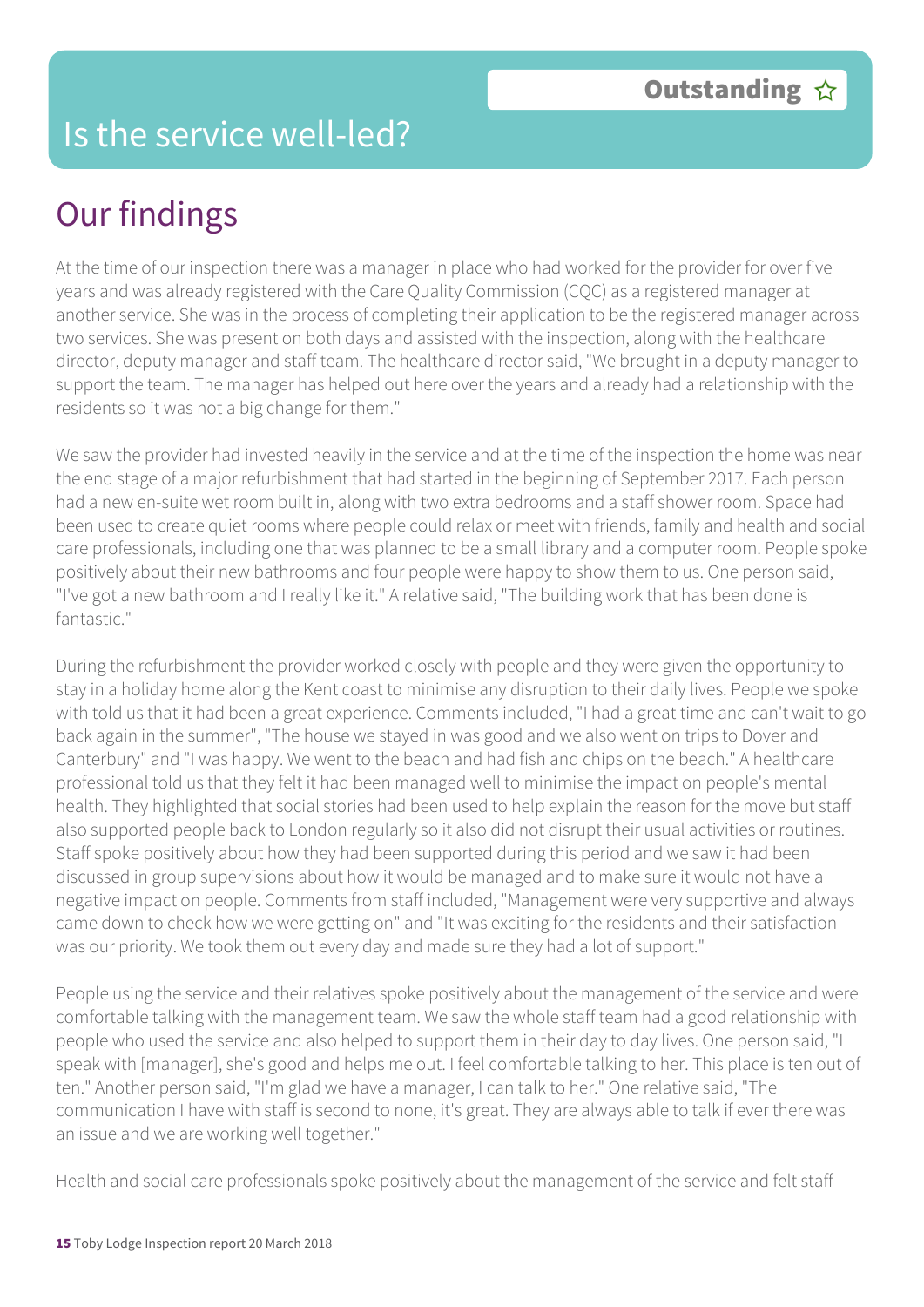were aware of people's warning signs of offending behaviour and worked hard to reduce recidivism. Recidivism means going back to previous behaviour, especially criminal behaviour. They felt the service had worked well in managing a range of challenging and complex needs and behaviours and were dedicated to improving people's health and wellbeing. We saw that the local authority had funded one person's placement for nine months whilst they were in hospital because they felt it was the only service that would be able to manage their needs. We saw correspondence from a health and social care professional that acknowledged this person was doing very well at Toby Lodge and wanted to thank the staff for their hard work and that their care and support had prevented them from going back to hospital. One support worker said, "It's very satisfying to hear the compliments from healthcare professionals when they say it's one of the best places they've ever seen, which really means a lot."

Staff told us they were well supported by the management team and had many positive comments about working at the service. Comments from staff included, "The manager has been brilliant. She listens to us and openly speaks with us. But all management are very open with us and listen to us", "I've learnt a lot of knowledge purely from the support I've received from the manager and healthcare director", "The staff team work together well, we know the residents and try to make it good for them. It's great working here" and "They listen to us and follow up on our feedback, which is excellent and makes a big difference." We also received a number of positive comments about how the appointment of the manager after the sad passing of the previous manager had helped the service. One member of staff said, "She knows the residents as she's been coming here for years but we also know her and already had a good relationship."

The whole staff team were aware of their responsibilities and were motivated to provide the best support to people and work together as a team. Staff praised the open and honest environment and felt it had helped people to manage their mental health. Positive comments included, "The teamwork is wonderful. Whatever I ask of them they do. Staff have been so supportive", "Improvements in the residents mental health is the key thing that motivates us. When the doctor says it is the best they have seen them for 25 years, it is fantastic", "The teamwork is excellent and we all support each other, respect each other and have a great sense of togetherness. It is so important to stick together as a team" and "If the staff team get on, it ricochets onto the clients and they feel the positive vibes from us and pick up on the sense of teamwork we have and that we are there to support them." The quality assurance manager told us that when they had first started they had been able to shadow the care staff to be able to get to know people and get a feel for how the service worked.

We saw that the provider had managed a sensitive event that had occurred at the service very well. The long serving registered manager had sadly passed away in June 2017. We saw it had been discussed with the whole staff team in a meeting about the best way to inform people of the sad news. They had also sought advice and guidance from health and social care professionals about how to manage informing people as they were conscious it could have a negative impact on people's well-being. A health and social care professional spoke positively about how they had listened to their advice and had supported people to deal with the bereavement in the most appropriate and sensitive way. They also added that staff had made a book about her to help explain what had happened.

The provider had robust internal auditing and monitoring processes in place to assess and monitor the quality of service provided, which were carried out at regular cycles. There were monthly team meetings which covered areas such as people's mental health, duties and responsibilities, reflective practice and feedback from health and social care professionals. Monthly team building exercises had also been implemented that focused on specific topics related to people's care and support. For example, the last three exercises included epilepsy awareness, dealing with challenging behaviour and the Mental Capacity Act 2005 (MCA). We saw a two day training programme for people who used the service and staff on sexual